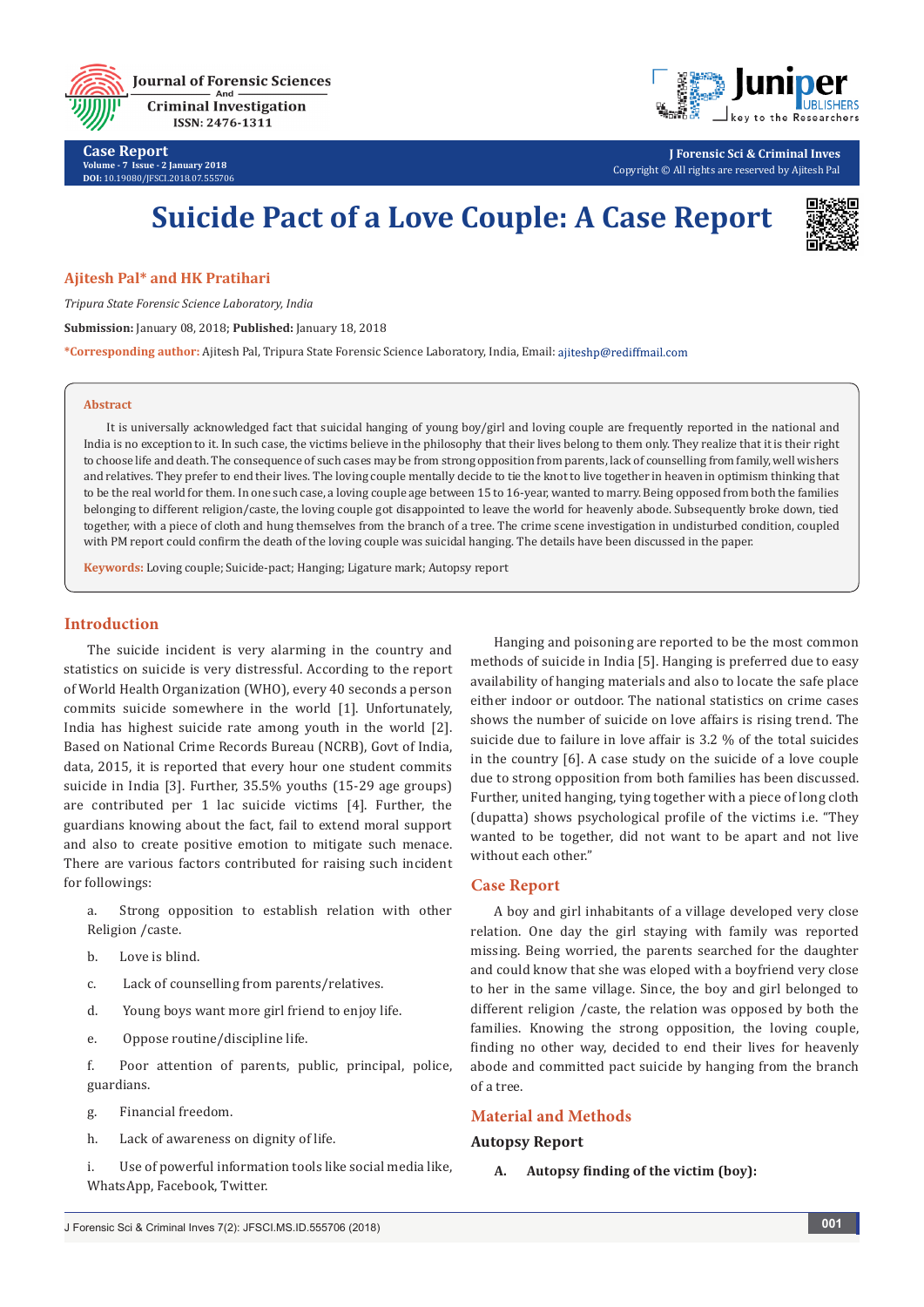# **Journal of Forensic Sciences & Criminal Investigation**

The deceased is a 16-year old male of average built. There is no external injury, deformity and dislocation of joints. A ligature mark reddish brown in colour is present obliquely around the whole circumference of the neck. The width of ligature mark is 2cm and situated 5cm below the left mastoid and 5cm below chin, 7cm above suprasternal notch and 3 cm below tip of right mastoid. Knot is present on the posterior aspect of right side of neck. Fracture of hyoid bone is present. No extravasation of blood in the neck. Cricoid and thyroid cartilage are found intact. Subcutaneous tissue under the ligature mark is white and glistering. The cause of death is asphyxia as a result of hanging and the time since death is 6 to 18 hours.



**Figure 1:** Love couple hanging from the branch of a tree.



Figure 2 : love couple hanging both tied with a dupatta (dress material) marked (X) shows to remain together forever.



Figure 3 : Hanging victim showing ligature mark, protruded tongue & dibling of saliva.



**Figure 4 : Hanging victim showing ligature mark above larynx,** protruded tongue & dibling of saliva.



**Figure 5 :** Hanging material (nylon rope) cut into two pieces at suspension point to bring the victims down.

### **B. Autopsy finding of the victim (girl)**

The deceased is a 15-year old female of average built. There is no external injury, deformity and dislocation of joints. A ligature mark reddish brown in colour is present obliquely around the